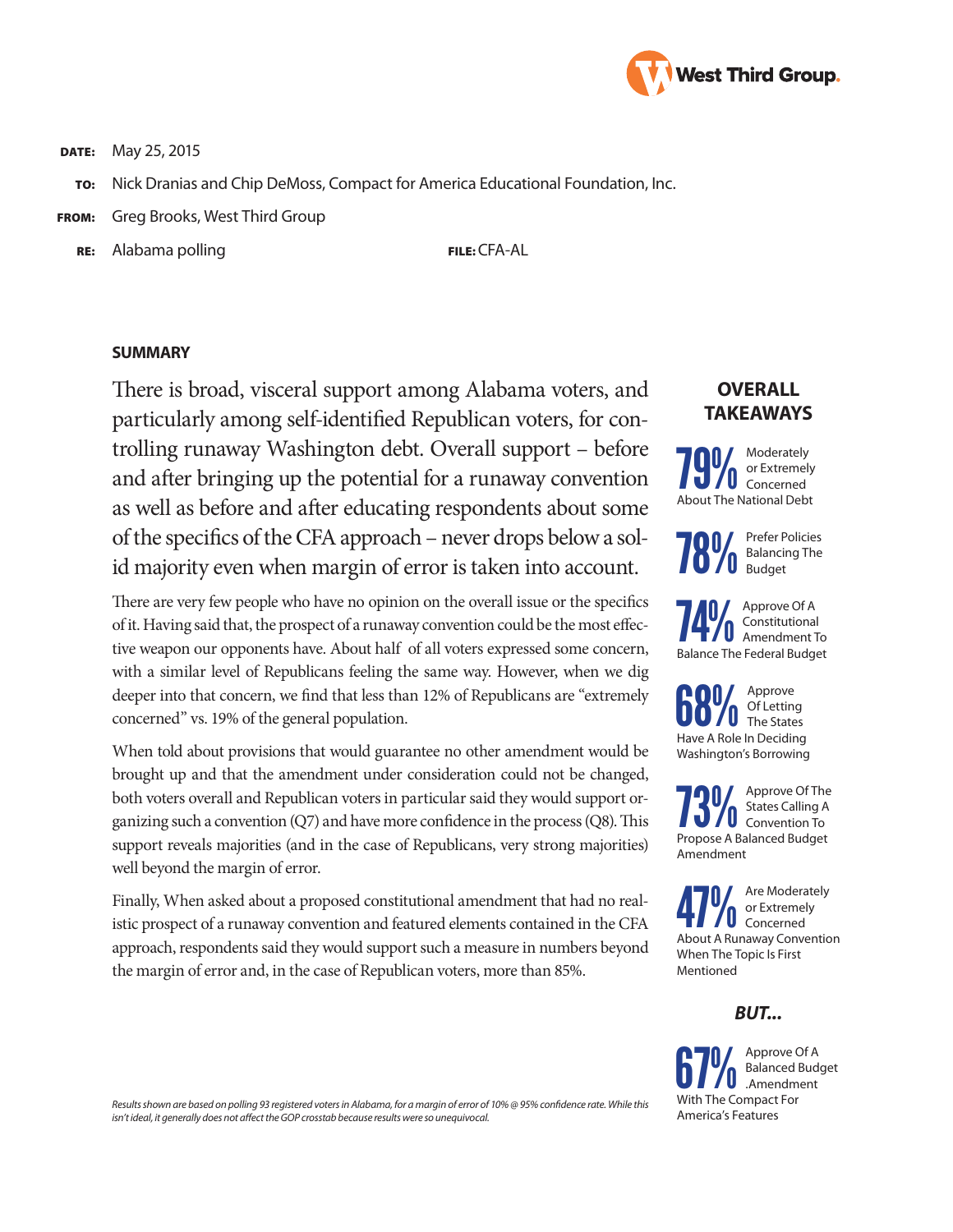## **QUESTIONS AND RESULTS**

*(All numbers shown are in [all-respondents / GOP respondents] format.)*

**Q1. Are you concerned about America's national debt, which currently stands at more than \$18.2 trillion, or nearly \$160,000 per taxpayer?**



**Q2. Forty-nine out of the 50 states require that their own Governor and Legislature balance their budget, limiting spending to available revenue. Generally speaking, do you approve of such a policy?**

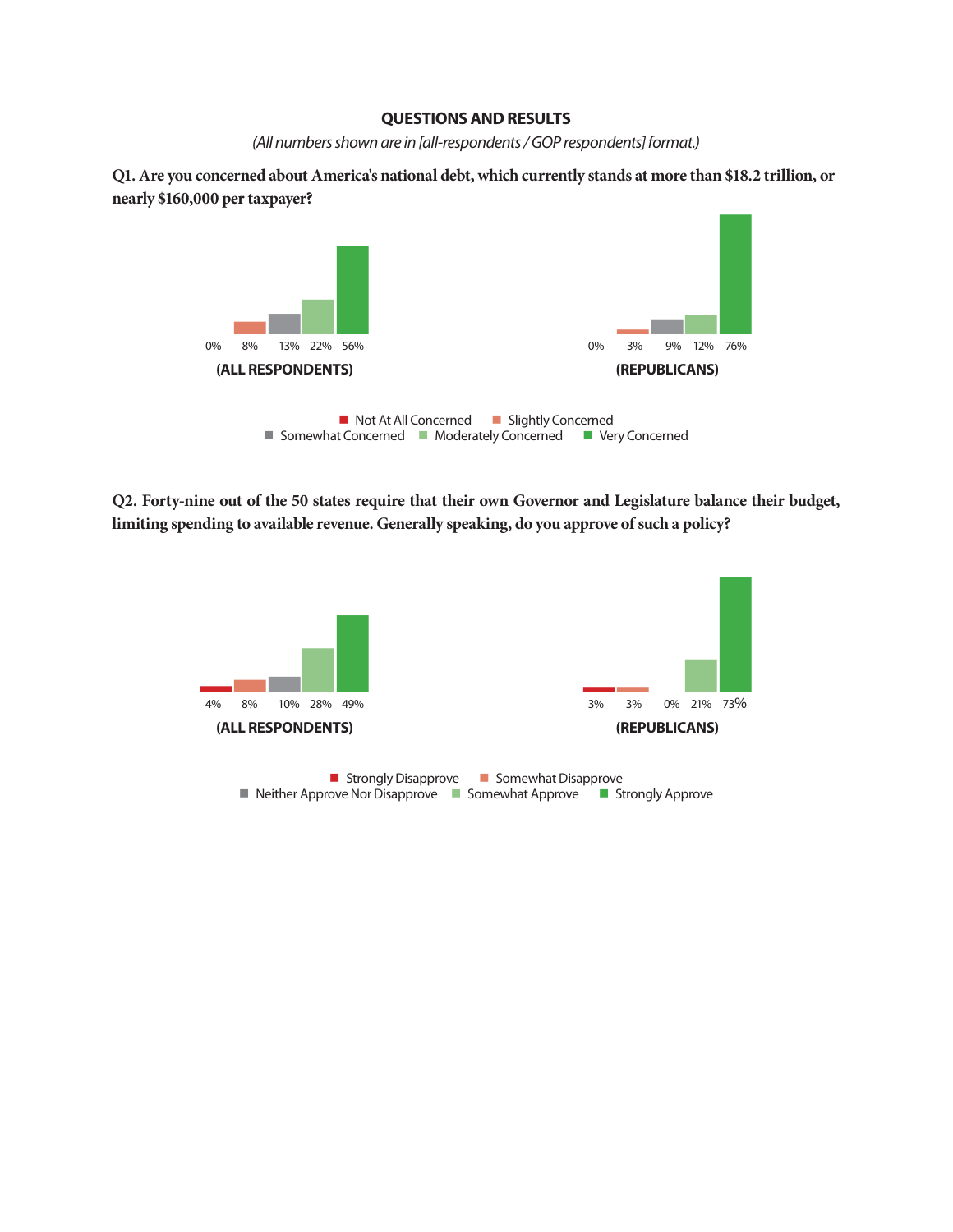**Q3. The federal government has not balanced its budget for 20 years—since 1995. Since then, the federal government has increased our national debt from under \$5 trillion to over \$18 trillion, from around \$60,000 in debt per taxpayer to nearly \$160,000 in debt per taxpayer. Against that backdrop, would you approve of a proposal to amend the constitution to limit how much the federal government can borrow?**



**Q4. The constitution currently does not limit how much the federal government can borrow. A balanced budget proposal under consideration would amend the constitution to limit how much the federal government could borrow to a specific amount, and otherwise require the federal government to get approval from a majority of state legislatures before borrowing even more. Would you generally approve of such a policy?**

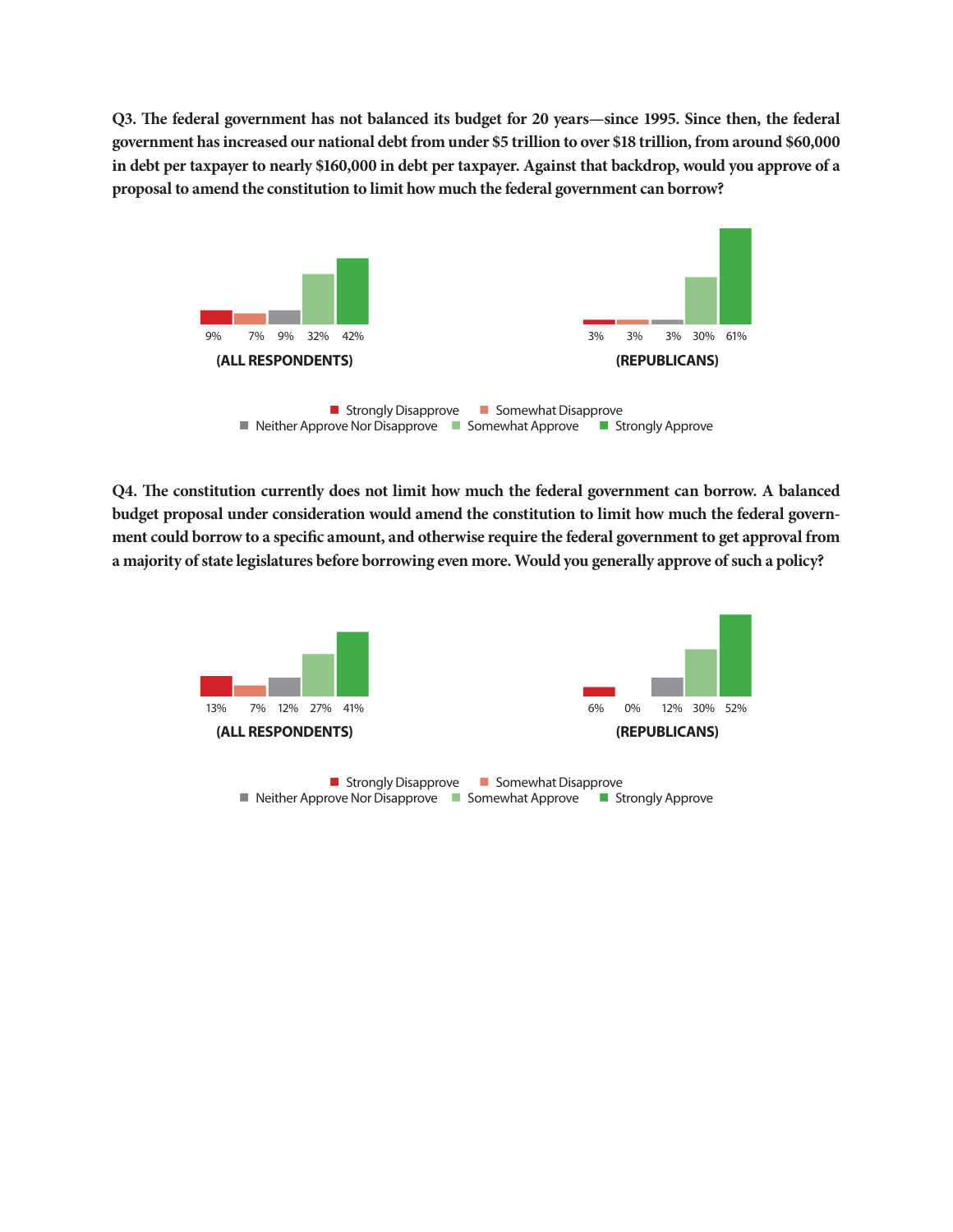**Q5. States have the power to propose constitutional amendments. To do so, state legislatures must petition Congress to call a formal meeting of state representatives, which the constitution calls a "convention for proposing amendments" and some people call a "constitutional convention." Would you support states organizing such a convention to propose a balanced budget amendment?**



 $\blacksquare$  Neither Support Nor Oppose  $\blacksquare$  Somewhat Support  $\blacksquare$  Strongly Support

**Q6. Some people are concerned that if the states organized a convention for the specific purpose of proposing a balanced budget amendment, that the convention would instead do whatever it wanted and propose dangerous constitutional amendments. They call this a "runaway convention." Knowing that 75% of the states—38 states—would have to approve, or "ratify," any amendment that was proposed by a convention before it became part of the constitution, are you concerned about a "runaway convention"?**

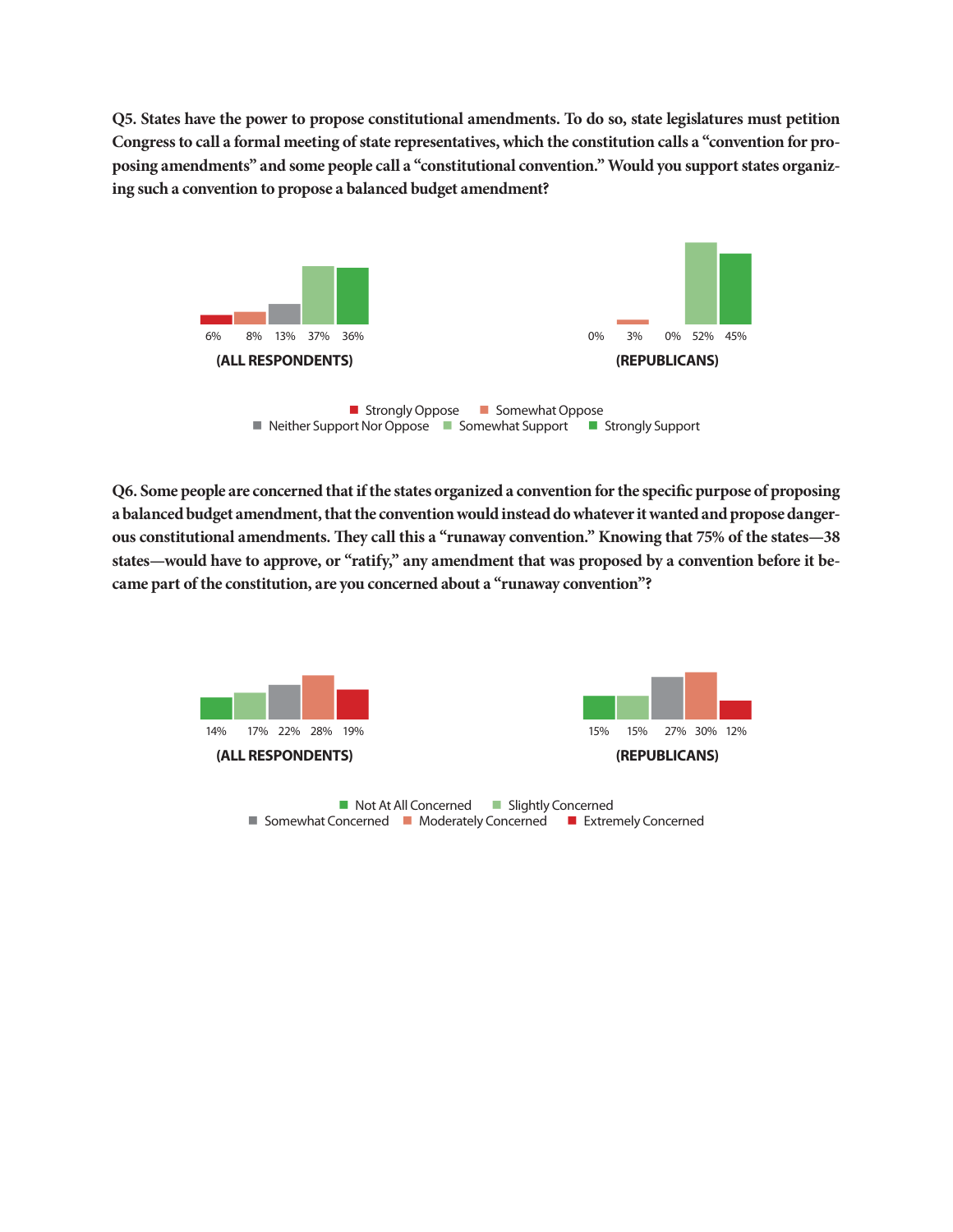**Q7. If the states organized a convention only after they agreed beforehand, in a legally binding contract, that no other amendment would be proposed other than a balanced budget amendment, would you support organizing such a convention?** 



**Q8. If the states organized a convention only after they agreed beforehand, in a legally binding contract, to propose and ratify only a specific balanced budget amendment without modifications, or the convention would automatically disband, would this give you more confidence in the process?**



**Q9. If there were no realistic prospect of a so-called "runaway convention," would you approve of a specific balanced budget amendment that would limit how much the federal government could borrow, require a majority of state legislatures to approve any increase in borrowing capacity, and encourage spending reductions before tax increases to balance the budget?**